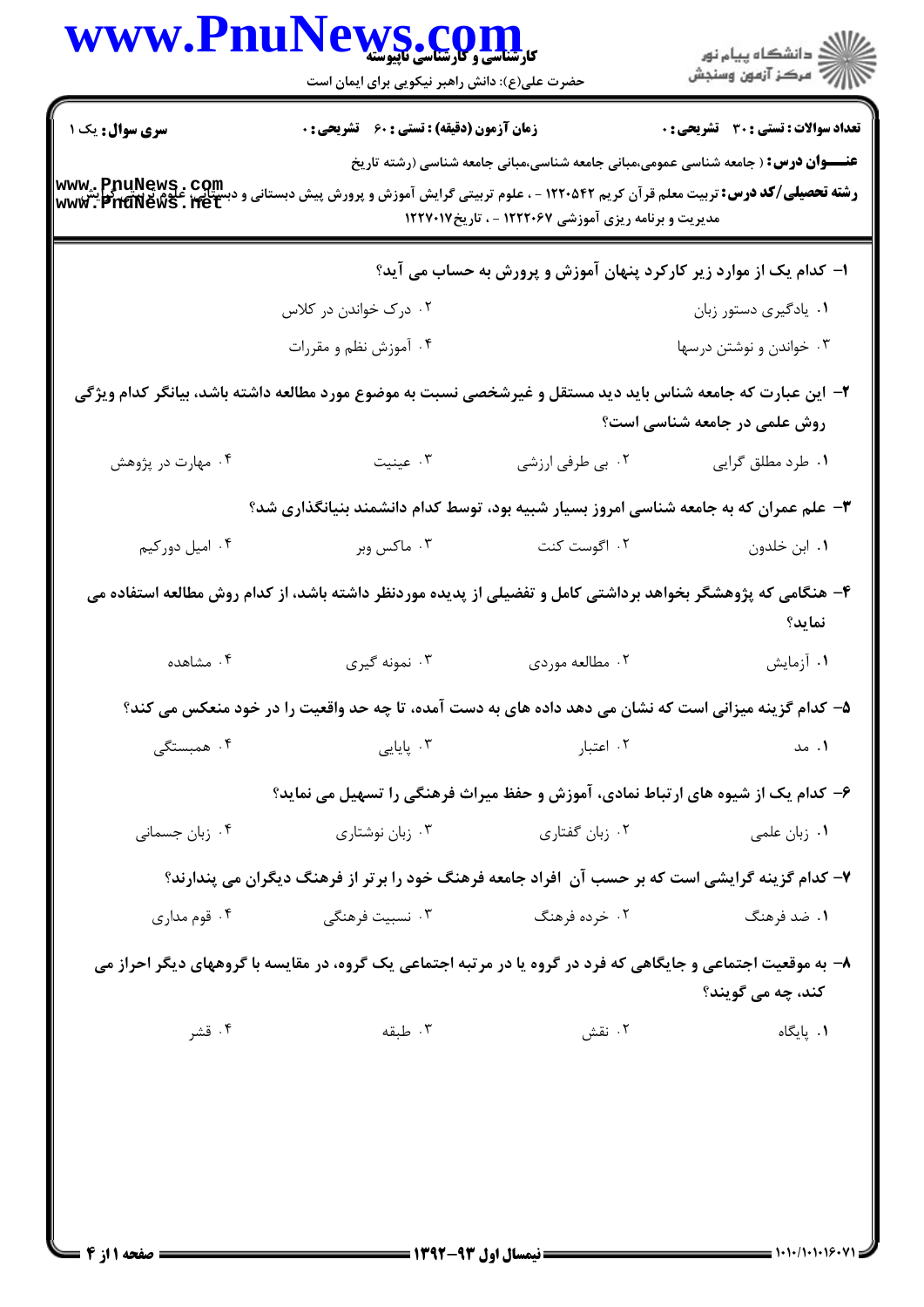| <b>WWW.Fnu</b>         | S.COI<br><b>کارشناسی و کارشناسی تاپلوسته</b><br>حضرت علی(ع): دانش راهبر نیکویی برای ایمان است                                                                   |                                                              | ڪ دانشڪاه پيام نور<br>ر∕ = مرڪز آزمون وسنڊش                                                                           |  |
|------------------------|-----------------------------------------------------------------------------------------------------------------------------------------------------------------|--------------------------------------------------------------|-----------------------------------------------------------------------------------------------------------------------|--|
| <b>سری سوال : ۱ یک</b> | <b>زمان آزمون (دقیقه) : تستی : 60 ٪ تشریحی : 0</b>                                                                                                              |                                                              | <b>تعداد سوالات : تستي : 30 ٪ تشريحي : 0</b>                                                                          |  |
|                        |                                                                                                                                                                 |                                                              | <b>عنـــوان درس:</b> جامعه شناسی عمومی،مبانی جامعه شناسی،مبانی جامعه شناسی (رشته تاریخ )                              |  |
| www.pnuNews.com        | <b>رشته تحصیلی/کد درس:</b> تربیت معلم قرآن کریم ۱۲۲۰۵۴۲ - ، علوم تربیتی گرایش آموزش و پرورش پیش دبستانی<br>مدیریت و برنامه ریزی آموزشی ۱۲۲۲۰۶۷ - ، تاریخ۱۲۲۷۰۱۷ |                                                              |                                                                                                                       |  |
|                        |                                                                                                                                                                 |                                                              | ۹- مفهوم شبکه نقش ها به چه معناست؟                                                                                    |  |
|                        |                                                                                                                                                                 |                                                              | ۰۱ ایفای چندین نقش به طور همزمان در جوامع صنعتی.                                                                      |  |
|                        |                                                                                                                                                                 |                                                              | ٠٢ وظايف و انتظارات متعارض از يک نقش.                                                                                 |  |
|                        |                                                                                                                                                                 | ۰۳ ایفای یک نقش به طور کامل برای تحت تاثیر قرار دادن دیگران. |                                                                                                                       |  |
|                        | ۰۴ مجموعه روابطی که شخص به اقتضای یک پایگاه اجتماعی معین، با افراد دیگری که با آنان در تماس است، برقرار می کند.                                                 |                                                              |                                                                                                                       |  |
|                        |                                                                                                                                                                 |                                                              | +۱- فرد از چه طریقی می آموزد که خود را یک ذات جدا، مشخص و مستقل در نظر بگیرد که از اشخاص دیگر متمایز است؟             |  |
| ۰۴ دیگری تعمیم یافته   | ۰۳ اجتماعی شدن                                                                                                                                                  | ۰۲ کنش متقابل فرهنگی                                         | ۰۱ پویایی خود                                                                                                         |  |
|                        |                                                                                                                                                                 |                                                              | 11– كدام مفهوم بيانگر شخصيت بنيادين مردم يک ملت است؟                                                                  |  |
| ۰۴ تجربه گروهی         | ۰۳ من اجتماعی                                                                                                                                                   | ۰۲ فرهنگ                                                     | ۰۱ منش ملی                                                                                                            |  |
|                        |                                                                                                                                                                 |                                                              | ۱۲- مسافرانی که با هم در یک هواپیما سفر می کنند و یا تماشاگران بازی فوتبال نمونه هایی از کدام گزینه به شمار می آیند؟  |  |
| ۰۴ گروه روابط متقابل   | ۰۳ تجمع                                                                                                                                                         | ۰۲ مقوله                                                     | ۰۱ رده                                                                                                                |  |
|                        |                                                                                                                                                                 |                                                              | ۱۳- به وسیله کدام مفهوم می توان میزان احساس نزدیکی یا پذیرش اعضای یک گروه در قبال گروه دیگر را مورد سنجش قرار<br>داد؟ |  |
| ۰۴ فاصله اجتماعی       | ۰۳ همانند گری                                                                                                                                                   | ۰۲ برون گروه                                                 | ١. درون گروه                                                                                                          |  |
|                        |                                                                                                                                                                 |                                                              | ۱۴- پنج نهاد بنیادی که در همه جوامع وجود دارند، کدامند؟                                                               |  |
|                        |                                                                                                                                                                 |                                                              | ۰۱ خانواده، آموزش و پرورش، دین، اقتصاد و سیاست                                                                        |  |
|                        |                                                                                                                                                                 |                                                              | ۰۲ خانواده، آموزش و پرورش، اجتماع، تولید نسل و حکومت                                                                  |  |
|                        | ۰۳ خانواده، آموزش و پرورش، انتخابات، قوه قضاييه و حكومت                                                                                                         |                                                              |                                                                                                                       |  |
|                        |                                                                                                                                                                 |                                                              | ۰۴ خانواده، فرهنگ، اجتماع، تولید نسل و قوه قضاییه                                                                     |  |
|                        |                                                                                                                                                                 |                                                              | <b>۱۵</b> – به اجرا گذاشتن قوانین مصوب از کارکردهای خاصِ کدام نهاد است؟                                               |  |
| ۰۴ اقتصاد              | ۰۳ دین                                                                                                                                                          | ۰۲ سیاست                                                     | ۰۱ آموزش و پرورش                                                                                                      |  |
|                        |                                                                                                                                                                 |                                                              | ۱۶– شایع ترین نوع ازدواج در جوامع مغرب زمین کدام است؟                                                                 |  |
| ۰۴ خانواده چند همسری   | ۰۳ خانواده تک همسری                                                                                                                                             | ۰۲ خانواده هسته ای                                           | ۰۱ خانواده گسترده                                                                                                     |  |
| <b>۔ صفحه 2 از 4</b>   |                                                                                                                                                                 |                                                              | $1.1.11.19.91 \le$                                                                                                    |  |

N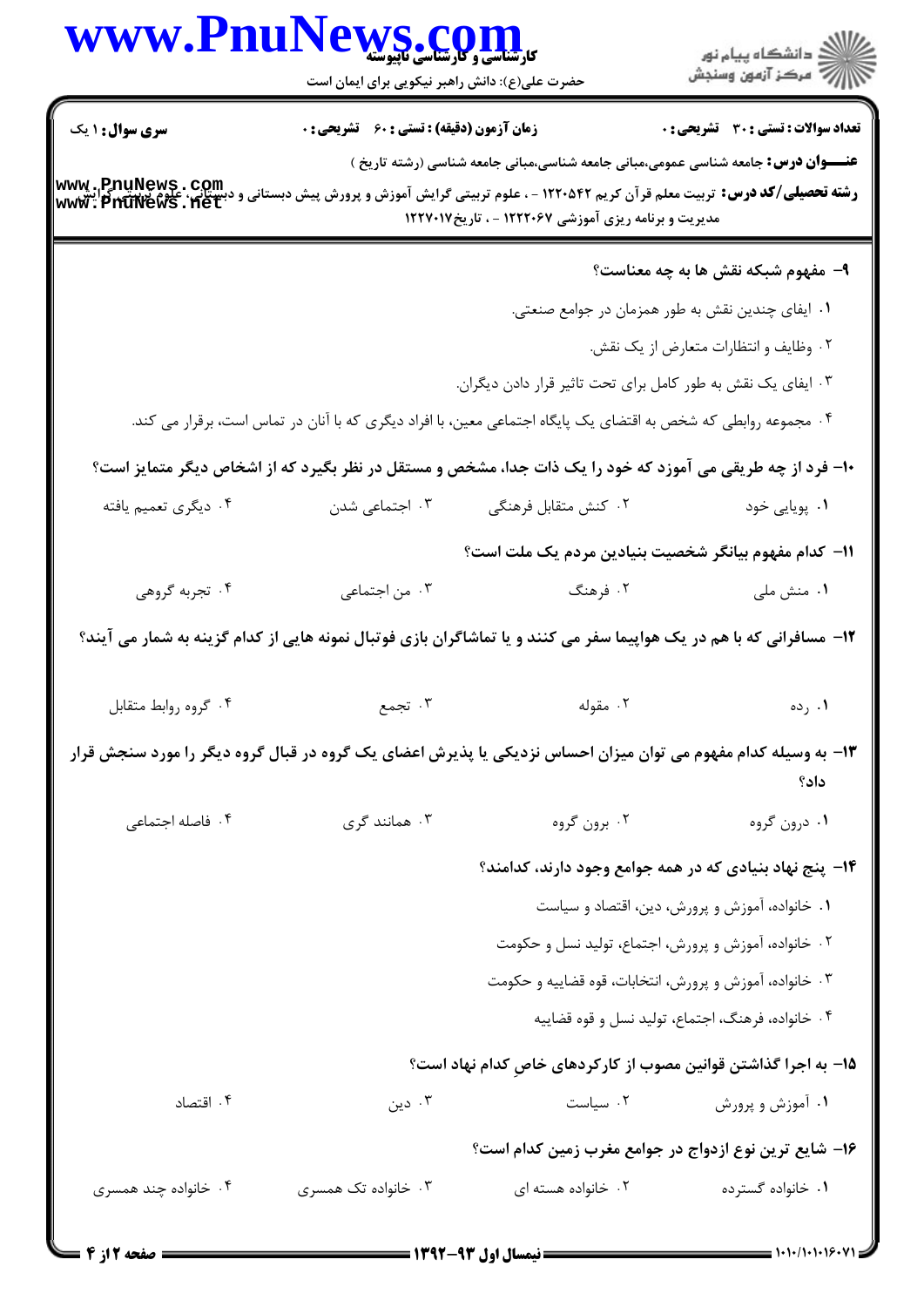| <b>WWW.Phul</b>                    | کارشناسی و کارشناسی تاپیوسته<br>حضرت علی(ع): دانش راهبر نیکویی برای ایمان است |                                                                                                                                                                                                                                                             | ڪ دانشڪاه پيام نور<br>ر∕ مرڪز آزمون وسنڊش                                                                                                  |  |
|------------------------------------|-------------------------------------------------------------------------------|-------------------------------------------------------------------------------------------------------------------------------------------------------------------------------------------------------------------------------------------------------------|--------------------------------------------------------------------------------------------------------------------------------------------|--|
| <b>سری سوال : ۱ یک</b>             | <b>زمان آزمون (دقیقه) : تستی : 60 ٪ تشریحی : 0</b>                            |                                                                                                                                                                                                                                                             | تعداد سوالات : تستي : 30 ٪ تشريحي : 0                                                                                                      |  |
| www.pnuNews.com<br>www.pnuNews.net |                                                                               | <b>عنـــوان درس:</b> جامعه شناسی عمومی،مبانی جامعه شناسی،مبانی جامعه شناسی (رشته تاریخ )<br><b>رشته تحصیلی/کد درس:</b> تربیت معلم قرآن کریم ۱۲۲۰۵۴۲ - ، علوم تربیتی گرایش آموزش و پرورش پیش دبستانی<br>مدیریت و برنامه ریزی آموزشی ۱۲۲۲۰۶۷ - ، تاریخ۱۲۲۷۰۱۷ |                                                                                                                                            |  |
|                                    |                                                                               | ۱۷- به چه دلیل در جوامع شهری و صنعتی، خانواده بسیاری از کارکردهای خود را به نهاد های دیگر واگذار کرده است؟                                                                                                                                                  |                                                                                                                                            |  |
|                                    | ۰۲ فراهم کردن امنیت اقتصادی برای اعضای خانواده                                |                                                                                                                                                                                                                                                             | ٠١ تثبيت جايگاه اجتماعي اعضاي يک خانواده                                                                                                   |  |
|                                    | ۰۴ تبدیل خانواده به یک واحد مصرف کننده                                        |                                                                                                                                                                                                                                                             | ۰۳ تخصصی شدن تقسیم کار                                                                                                                     |  |
|                                    |                                                                               | ۱۸– آموزش مهارتهایی که مستقیما به شغلی معین یا انواع مشاغل مربوط می شود، چه خوانده می شود؟                                                                                                                                                                  |                                                                                                                                            |  |
|                                    | ۰۲ آموزش فناوري اطلاعات و ارتباطات                                            |                                                                                                                                                                                                                                                             | ۰۱ آموزش فنی و حرفه ای                                                                                                                     |  |
|                                    | ۰۴ آموزش متوسطه                                                               |                                                                                                                                                                                                                                                             | ۰۳ آموزش عالی                                                                                                                              |  |
|                                    |                                                                               | ۱۹– کدام دیدگاه نظری به تحلیل بیماران بر حسب نقش بیمار می پردازد؟                                                                                                                                                                                           |                                                                                                                                            |  |
| ۰۴ کشمکش                           | ۰۳ کنش متقابل نمادی                                                           | ۰۲ برچسب زنی                                                                                                                                                                                                                                                | ۰۱ کارکردگرایی                                                                                                                             |  |
|                                    |                                                                               | ۲۰- کدام علم به مطالعه الگوهای سرایت بیماری در میان جمعیت می پردازد؟                                                                                                                                                                                        |                                                                                                                                            |  |
|                                    | ۰۲ اپیدمیولوژی                                                                |                                                                                                                                                                                                                                                             | ٠١ جمعيت شناسى                                                                                                                             |  |
|                                    | ۰۴ پزشکی اجتماعی                                                              |                                                                                                                                                                                                                                                             | ۰۳ جامعه شناسی پزشکی                                                                                                                       |  |
|                                    |                                                                               |                                                                                                                                                                                                                                                             | <b>۲۱</b> – کدام عبارت بیانگر مفهوم شیوه های قومی است؟                                                                                     |  |
|                                    | ۰۲ احساسات ریشه دار مشترک میان مردم.                                          |                                                                                                                                                                                                                                                             | ۰۱ عادات و شیوه های عادی رفتار و کردار مرسوم.                                                                                              |  |
|                                    | ۰۴ رسوم اخلاقی رسمی با ضمانت اجرایی.                                          |                                                                                                                                                                                                                                                             | ۰۳ آداب و رسومی که ملزومات شایست و ناشایست دارند .                                                                                         |  |
|                                    |                                                                               | ۲۲- نوعی نظام پاداش و مجازات که به وسیله آن جامعه اعضای خود را وادارمی کند که خود را با هنجارهای موجود تطبیق                                                                                                                                                | دهند، چیست؟                                                                                                                                |  |
| ۰۴ ضمانت اجرا                      | ۰۳ مکانیزمهای رسمی                                                            | ٠٢ ساخت هنجارمند                                                                                                                                                                                                                                            | ٠١. نظارت اجتماعي                                                                                                                          |  |
|                                    |                                                                               | ۲۳- اشخاصی که بر حسب تصادف، در رانندگی بیش از حد مجاز سرعت می گیرند، به چه نوع انحرافی دست زده اند؟                                                                                                                                                         |                                                                                                                                            |  |
| ۰۴ انحراف ثانوي                    | ۰۳ انحراف نخستین                                                              | ۰۲ انحراف گروهی                                                                                                                                                                                                                                             | ۰۱ انحراف فردی                                                                                                                             |  |
|                                    |                                                                               | ۲۴- به نظر مرتن، فرد در رفتار انحرافی نوآوری، چگونه رفتار می نماید؟                                                                                                                                                                                         |                                                                                                                                            |  |
|                                    |                                                                               | ٠١ اهداف فرهنگي را مي پذيرد اما وسايل نيل به آنها را طرد مي كند.                                                                                                                                                                                            |                                                                                                                                            |  |
|                                    |                                                                               | ۰۲ وسایل اجتماعی مورد قبول را می پذیرد اما اهداف را نمی پذیرد.                                                                                                                                                                                              |                                                                                                                                            |  |
|                                    |                                                                               | ۰۳ فرد هم اهداف و هم وسایل نیل به آنها را طرد می کند.                                                                                                                                                                                                       |                                                                                                                                            |  |
|                                    |                                                                               | ۰۴ فرد قصد دارد اهداف و وسایل تازه ای را جایگزین نماید.                                                                                                                                                                                                     |                                                                                                                                            |  |
| = صفحه 2 از 4 <b>=</b>             |                                                                               | ـــــــــــــ نیمسال اول ۹۳-۱۳۹۲ ــــــــــ                                                                                                                                                                                                                 | $=$ $\frac{1}{11}$ $\frac{1}{11}$ $\frac{1}{11}$ $\frac{1}{11}$ $\frac{1}{11}$ $\frac{1}{11}$ $\frac{1}{11}$ $\frac{1}{11}$ $\frac{1}{11}$ |  |